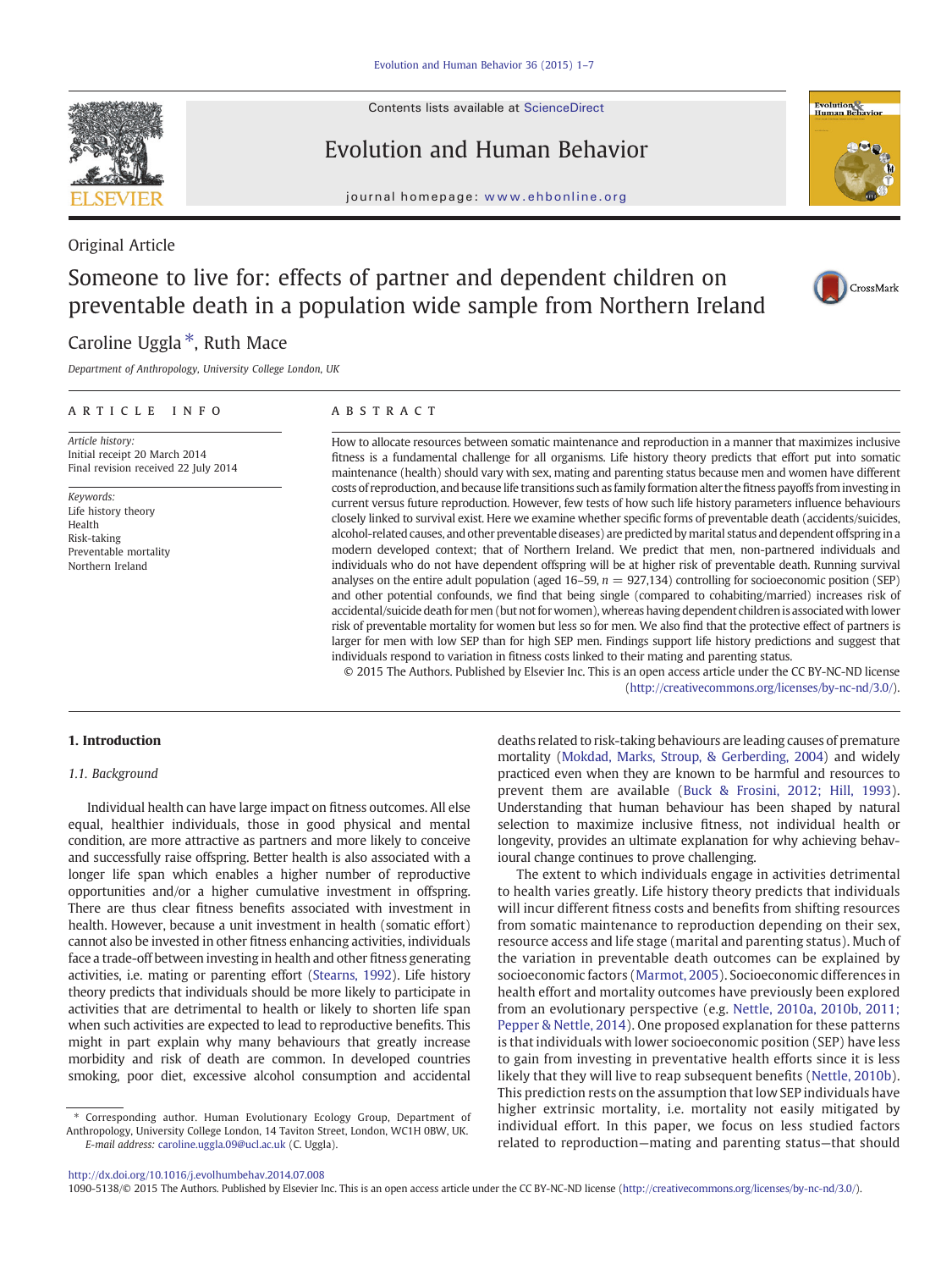shift fitness benefits associated with health investments. Below we lay out the life history predictions for these factors and review existing evidence from the public health literature.

# 1.2. Sex, mating status and health effort

Men and women differ in a number of ways with regard to reproduction. These differences impact health and risk-taking behaviour. Because females invest most in physiological reproduction (i.e. gestation and lactation), males are anticipated to compete over females. Such competition may include hazardous, or risk-taking behaviours as a form of mating effort e.g. physical violence ([Kruger & Nesse, 2006; Williams,](#page-6-0) [1966](#page-6-0)). Risk-taking males might be attractive to females as they display physical prowess or ability to outcompete other men [\(Daly & Wilson,](#page-6-0) [2001](#page-6-0)). While women are constrained to a maximum of one reproductive event per year, men can father children by several women simultaneously. Generally, successful men can thus increase fitness by attaining multiple mates in a way that females cannot (but see [Brown, Laland, &](#page-6-0) [Borgerhoff Mulder, 2009; Kokko & Jennions, 2008\)](#page-6-0). This means that for men, the mean return in reproductive success of engaging in competitive activities might be higher on average than a less competitive strategy, even though the majority of men will suffer the adverse outcome rather than the rarer payoff ([Trivers, 1972\)](#page-6-0). Females, on the other hand, should generally have lower fitness payoffs from hazardous forms of mating effort. Importantly, male–male competition need not be violent, nor lead to mortality. Both under which conditions higher intrasexual competition is expected and the nature of such competition (whether higher competition should lead to more violence) has recently been questioned ([Kokko & Jennions, 2008; Schacht, Rauch, & Borgerhoff Mulder, 2014](#page-6-0)). However, sex differences in mortality have been reported to be highest in years of high mating competition, higher among never married and low SEP individuals [\(Kruger & Nesse, 2006](#page-6-0)). An illustrative example of sex differences in mortality comes from communities where no individuals engage in mating or reproductive effort (monasteries of monks and nuns): [Luy \(2003\)](#page-6-0) found that sex-specific mortality was only slightly lower for nuns than monks, and this difference was due to a longer life span of the non-reproductive men, rather than a shorter life span of the non-reproductive women. The sex differences in cost of reproduction lead to the expectation that single individuals (and in particular men), should be more likely to engage in health neglect and risk-taking than women or coupled individuals.

# 1.3. Parenting status and health effort

Once a mate has been found and family formation has begun, individuals have lower returns to costly forms of mating effort. Individuals are predicted to benefit more from avoiding illnesses and injury when they care for dependent offspring, at least when parental care is important for child outcomes. [Sear and Mace \(2008\)](#page-6-0) and [Lamb](#page-6-0) [\(2004\)](#page-6-0) have shown that offspring are more likely to survive and have positive health outcomes if mothers and fathers—the latter at least in western contexts—are present. Because mothers invest most in offspring and their loss is more detrimental to children, mothers are predicted to take more precautions with their health than fathers. However, men also alter behaviour from mating to parenting effort over the life course. Testosterone, the reproductive hormone associated with violent and risk-prone behaviour, is lower in married than non-married men, decreases with fatherhood ([Gettler, McDade, Feranil, & Kuzawa, 2011;](#page-6-0) [Gray, Kahlenberg, Barrett, Lipson, & Ellison, 2002](#page-6-0)) and is lower in fathers who invest more in offspring ([Alvergne, Faurie, & Raymond, 2009;](#page-6-0) [Muller, Marlowe, Bugumba, & Ellison, 2009\)](#page-6-0). Some recent evidence has shown similarities in functional brain activation in primary caregiving mothers, secondary caregiving heterosexual fathers and primary caregiving homosexual fathers in response to infant stimuli [\(Abraham](#page-5-0) [et al., 2014\)](#page-5-0). Thus, changes in testosterone level and malleability of brain functions shed light on the proximate mechanisms that regulate male allocation to parenting versus mating effort. Whether such changes translate to health behaviour with impact on life span and survival in modern contexts is less well understood.

# 1.4. Public health evidence

Public health studies examining differences in preventable mortality between married and non-married individuals, and those with and without children can provide useful insights into variation in health allocations. These studies, often based on large-scale demographic data from western countries, generally find that married individuals have better overall health [\(Schoenborn, 2004\)](#page-6-0) and lower mortality than non-married peers [\(Ben-Shlomo, Smith, Shipley, &](#page-6-0) [Marmot, 1993\)](#page-6-0). However, a large proportion of the literature on marital status and mortality focuses on either overall mortality ([Johnson, Backlund, Sorlie, & Loveless, 2000](#page-6-0)) or specific death outcomes (e.g. ischemic heart disease) ([Manor, Eisenbach, Israeli, &](#page-6-0) [Friedlander, 2000](#page-6-0)) that are difficult to interpret as they are not linked to particular individual behaviours. Less is known about cause-specific mortality [\(Silventoinen, Moustgaard, Peltonen, & Martikainen, 2013\)](#page-6-0) or preventable diseases. Some evidence suggests that not being married incurs higher risk of accidental death ([Burrows, Auger,](#page-6-0) [Gamache, & Hamel, 2012\)](#page-6-0), suicide (O'[Reilly, Rosato, Connolly, &](#page-6-0) [Cardwell, 2008; Qin, 2000; Silventoinen et al., 2013](#page-6-0)) and alcohol-related death (Connolly, O'[Reilly, Rosato, & Cardwell, 2011; Koskinen,](#page-6-0) [Joutsenniemi, Martelin, & Martikainen, 2007](#page-6-0)). It has also been suggested that marriage decreases risk of all-cause mortality more for men than for women [\(Kaplan & Kronick, 2006; Kposowa, 2000; Shor,](#page-6-0) [Roelfs, Bugyi, & Schwartz, 2012; Staehelin, Schindler, Spoerri, & Zemp](#page-6-0) [Stutz, 2012](#page-6-0) but see [Lund et al., 2002](#page-6-0)) but few examples of a sex-specific effect of marriage on preventable mortality outcomes exist.

There are also associations between parity or dependent children and mortality. Women without children have higher risk of all-cause mortality ([Jaffe, Neumark, Eisenbach, & Manor, 2009](#page-6-0)), accidental and alcohol-related death [\(Grundy & Kravdal, 2010](#page-6-0)) than women with children. In a Danish study, having a child less than two years old decreases risk of suicide death for women, but not for men ([Qin,](#page-6-0) [2000\)](#page-6-0). Studies examining the effect of children on men's risk of death are scarce, and attempts to adjust for living arrangements when examining the relationship between parity or dependent children and mortality are often poor [\(Koskinen et al., 2007](#page-6-0)). However, a study of Swedish men found that childless men who were cohabiting with a partner had higher risk of death from suicide, external violence and addiction, compared to men who were custodial fathers and cohabiting with a partner [\(Ringbäck Weitoft, Burström, & Rosén, 2004](#page-6-0)).

#### 1.5. Aims

Overall, non-married and childless individuals appear to have higher risks of accidental, alcohol-related deaths, suicide and all-cause mortality. However, at present it is difficult to draw any firm conclusion about these effects, because confounds and ages of individuals vary substantially between studies. It is important to test effects of cohabitation/marital status and dependent children alongside each other as it is otherwise difficult to isolate effects. Many studies also include adults beyond pensionable age (e.g. [Connolly et al., 2011; O](#page-6-0)'Reilly et al., 2008). Because selection pressures should be stronger on traits that exhibit themselves earlier in life [\(Medawar, 1952; Williams, 1957\)](#page-6-0), and these behaviours are assumed to be related to reproductive trade-offs, we are interested in the effect of marriage and offspring in individuals in young and middle age, rather than throughout the life course.

Furthermore, few studies compare outcomes that are linked to risk-taking behaviour to those related to health neglect caused by more long-term habits. Risk is the unpredictability in outcome of a significant behaviour [\(Winterhalder, 2007](#page-6-0)) and different from hazardous or unsafe behaviours that are highly likely to have a negative impact on individual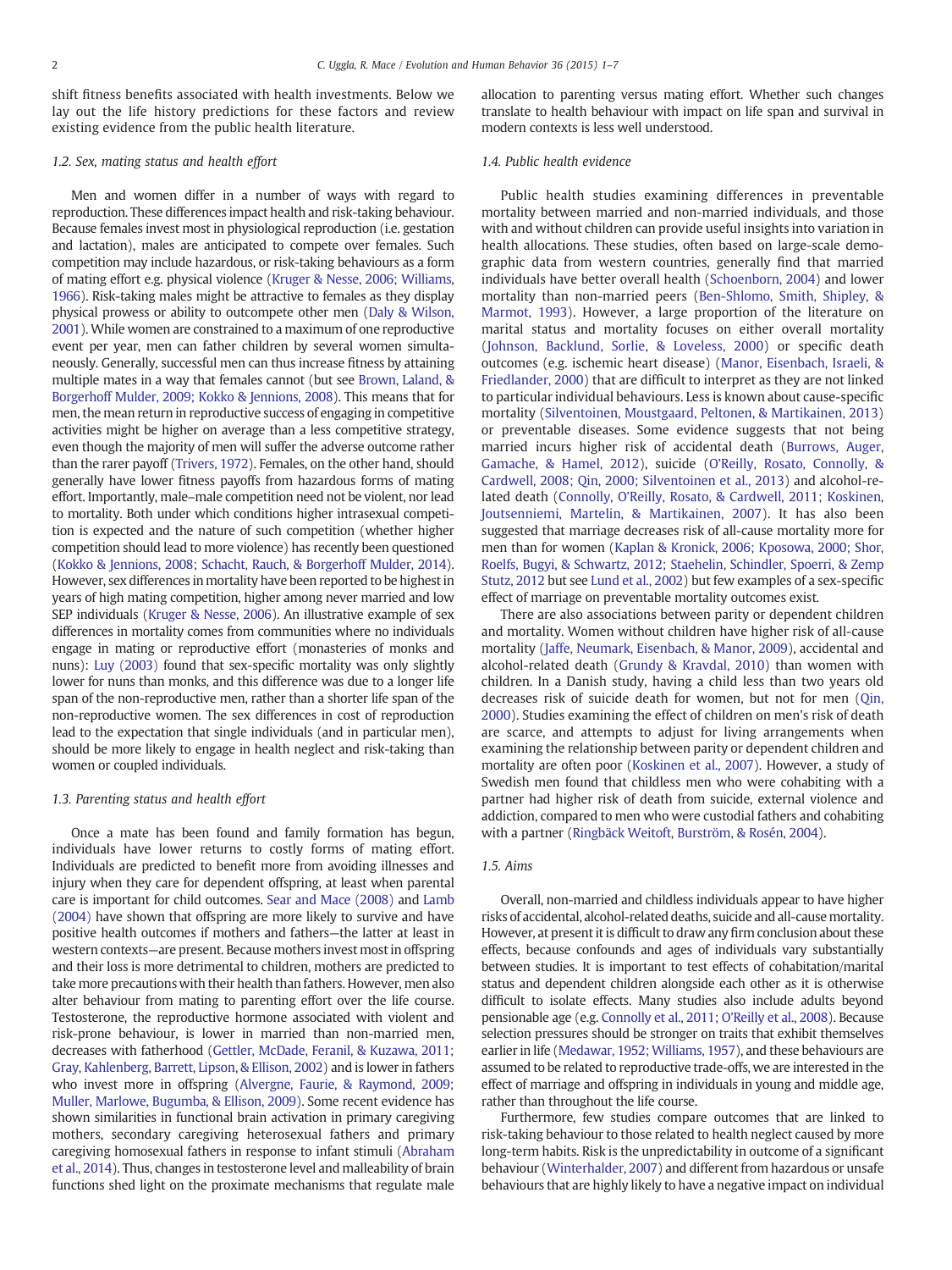health or survival. Risk-taking behaviours (e.g. reckless driving or violence), and health neglect that lead to health deterioration over time (e.g. smoking or drinking) could be considered to belong to separate domains, but life history theory predicts that both types of behaviours should be higher in men, non-partnered individuals and those without dependent children. Another important contribution from life history theory to public health is the prediction that the effects of sex, marital status and dependent offspring on likelihood of health effort might vary with the individual's life history strategy. If men with lower SEP (a reliable proxy for faster life history pace (e.g. [Nettle, 2010a](#page-6-0))) engage in risky behaviours as mating effort (because they do not have wealth to attract mates with) then the sex difference in mortality should be larger among low SEP than high SEP individuals. We might also predict that shifting from mating to parenting effort should lead to a larger reduction in preventable mortality risk among low SEP men than high SEP men, since the latter should be less likely to have had a mating strategy that involved risk-taking and health neglect to begin with.

We use the Northern Ireland Mortality Study (NIMS) with data on the entire adult population (aged 16–59,  $n = 927,134$ ) enumerated in the 2001 Census to examine risk of death during a follow up period of nearly 9 years. We examine effect of marriage or partner cohabitation (henceforth referred to as "cohabitation") instead of relying only on marital status, as cohabiting with a partner should also imply less mating effort. Rather than parity, often used in other studies, we test effects of dependent children in the household as it captures whether offspring is currently dependent on the parent as a carer.We predict that cohabiting with a partner and dependent children should both decrease risk of preventable death, that the protective effect of a partner should be larger for men (who should alter their health/risk behaviour more when no longer looking for a mate), and the effect of dependent offspring larger for women (who are the main carers).

# 2. Methods

# 2.1. Data

Northern Ireland Mortality Study (NIMS) is a database from Northern Ireland handled by Northern Ireland Statistics and Research Agency (NISRA). The database comprises in total c. 1.6 million individuals who resided in Northern Ireland on Census day, 29<sup>th</sup> of April 2001, with an 8.7 year follow up period. The data are held in a safe setting by NISRA and made available for this study. No ethical permission was required.

# 2.1.1. Preventable mortality outcomes

Our data comprise every death that occurred in Northern Ireland during the study period (see above) to a person aged 16–59 in 2001, enumerated at the 2001 Census. Causes of death were recorded by the GP as international classifications of diseases (ICD-10 codes). We analyze all death outcomes deemed preventable (as opposed to amenable to health care, or unavoidable) according to the classification by [Page et al. \(2006\).](#page-6-0) Three large categories of preventable deaths emerge in our sample (for a complete list of ICD-10 codes for each category, see [Wheller et al. \(2007\):](#page-6-0)

i, Accidental deaths and suicides. Deaths in this category are mostly falls, traffic accidents and undetermined intent (potential suicide), violence, homicide, or exposure to drugs. Although suicides ( $n = 890$ ) and accidental deaths ( $n = 1256$ ) are distinct causes, they are collapsed here because they share similarities such as being instantaneous, and also because they are sometimes difficult to distinguish. Some accidental deaths  $(n = 43$  of  $n = 2146$ ) involved alcohol as a contributing cause. These deaths were included both in the present and following category. Our definition differs slightly from the Page et al version as we also included deaths from car accidents with "car or other heavy vehicle" (ICD-10 codes V.43 and V.44,  $n = 86$ ), accidental poisoning (X.44,  $n = 37$ ) and a few rare ( $n < 10$ ) disclosive deaths). However when running models for all preventable deaths, we follow the Page et al definition for sake of comparability to other published studies.

- ii, Alcohol-related deaths. The majority of this group consists of liver-related diseases (cirrhosis of the liver) caused by long-term excessive alcohol consumption. Although death from alcohol is likely to be caused by long-term excessive drinking that deteriorates health over time, alcohol-related death is not negligible among younger individuals (see supplementary material, S1).
- iii, Other preventable causes. These are all other medical causes that are deemed preventable by medical intervention or public health initiatives. Among the other diseases ( $n = 5907$ ), the single largest category are lung cancer deaths ( $n = 1572$ ), other preventable cancers ( $n \sim 2400$ ), diseases of the circulatory system  $(n \sim 365)$ , diseases of the respiratory system  $(n \sim 500)$ , and diseases of the digestive system ( $n \sim 250$ ) also contributing. The numbers given here are not exact in order to protect anonymity.

#### 2.1.2. Independent variables

Our sample includes all individuals aged 16–59 at the 2001 Census. The lower age restriction was set because only individuals age 16 or over have socioeconomic data. Age was capped at 59 because we are interested in behaviours that might be associated with reproductive effort, and because selection pressures should be stronger for traits exhibited earlier in life. Capping age at 59 generates an age-span where deaths go up to 67, when individuals might still suffer mortality from lag from e.g. alcohol or health neglect, but not too old to capture accidental deaths correlated with old age rather than mating effort. For mating status we combine marital status and current living arrangements, as to measure cohabitation with partner rather than just marital status. Dependent offspring are children (aged 18 or younger) who reside in the household at the time of the 2001 Census. Because some individuals are themselves children cohabiting with their parents, we constructed the following categories: coresident with parents (ego is him/herself a child in the household), and for adults: no dependent children in the household, or 1 or more dependent children in the household. Because having no dependent children in the household can mean that offspring have moved out, we split the "no children in household" category into younger (aged 44 and younger) and older (aged 45 and older). Forty-four was chosen as the cut-off point as at this age most women who will have children have during their life time will have reproduced. We include data on a number of different socioeconomic variables: household car access (0, 1 or 2 or more), housing tenure (social housing, privately rented or privately owned), education (no education, lower secondary (1 A level or GCSEs), upper secondary (2 A-levels or more), or university degree or higher. We also include economic activity at Census (active, unemployed, student, retired, homemaker, permanently ill or other inactive). Economic activity was a better fit than socioeconomic class, and better reflects current resource access. For models run separately by SEP, we created an index based on tenure, car access and education, where each increasing level of SEP corresponded to one point, rendering a scale of increasing SEP from 0 to 7. Lastly, we include area of residence (Belfast, Derry, towns, rural areas) and community background (Catholic, Protestant, none/other). We exclude people  $(n \sim 21,000)$  who reside in communal establishments since these individuals lack socioeconomic variables. Ethnicity was not included since less than 0.4% had another ethnicity than "white". Northern Ireland has had very low levels of immigration as a result of recent domestic unrest associated with sectarian conflict (for full descriptive statistics by sex, see SM, Table S1 and S2).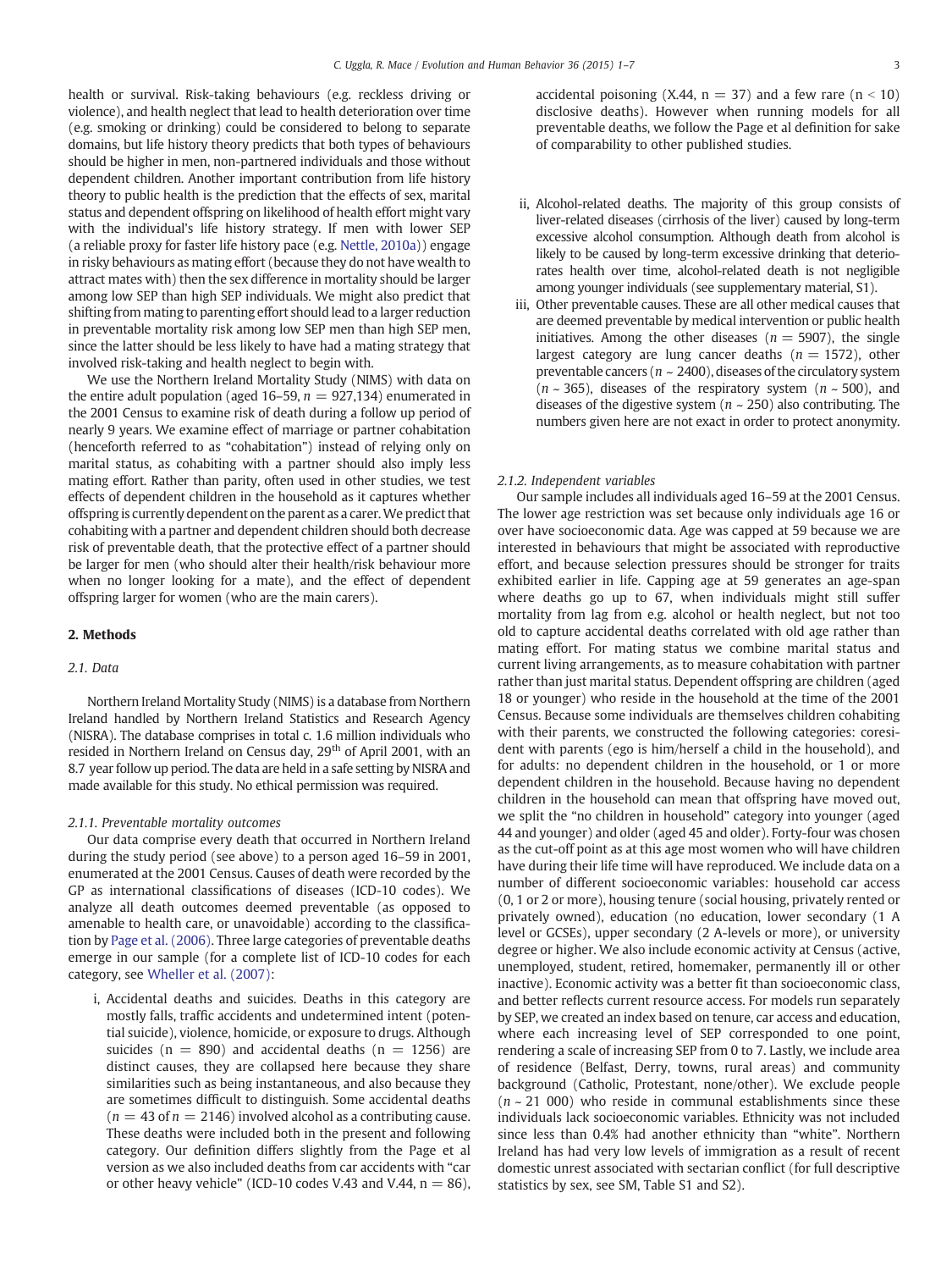# 2.2. Statistical analysis

We run Cox proportional hazard models, a type of survival analysis, with preventable mortality events as outcomes, separately for men and women (with a total 7,967,318 person–years at-risk). Cox models are semi-parametric and can handle "right" censored data (i.e. those that are still alive at the end of the study period). The proportional hazards (PH) assumption, that the hazards do not change over the study period, was checked according to [Box-Stef](#page-6-0)[fensmeier and Zorn \(2002\)](#page-6-0) and fulfilled for all variables apart for age. However, an increased risk of death with age was expected, and a large sample size is more likely to result in a significant slope of the residuals and thus violate the PH assumption. After inspection of the Schoenfeld residuals we conclude that the overlap of age categories is very minor, and we proceed without altering the models. We rely on Akaike Information Criterion, AIC, to compare models [\(Burnham &](#page-6-0) [Anderson, 2002\)](#page-6-0) where at least 2 points lower AIC value implies a better fit. We tested for differences between electoral ward (c. 2900 people) by running models with shared frailty (i.e. random intercepts for survival models), but once individual SEP was controlled for there was no significant variation in preventable mortality between wards (models with shared frailty had worse fit) and thus no reason to adjust for clustering.

# 3. Results

The absolute risk of preventable death is low: 1.3% of men and 0.6% of women who were aged 16–59 in 2001 died from preventable causes in the following 8.7 years. Preventable causes of death are responsible for almost half (49.8%) of the total number of deaths in this age group. Overall, 57% of men are cohabiting with a partner, however only 16% of all preventable deaths are to cohabiting men (see Table 1). Among women there is no such overrepresentation of preventable deaths among non-cohabiting women (58% are married, and 59% of preventable deaths are to cohabiting women). Thirty-seven percent of men and 46% of women co-reside with dependent children, and for both sexes mortality is lower for these individuals (27% and 32% respectively). Individuals with lower SEP were markedly over-represented for all causes of preventable death (see supplementary material, Table S1 and S2).

# 3.1. Sex differences in risk of preventable death

As predicted, the risk of death is higher for men than women for all types of preventable mortality. Sex differences in mortality are high and largest for accidental/suicide death where women have 70% lower hazards of death than men (HR 0.30, 95% CI 0.27–0.34). Women have 55% lower hazards of alcohol-related death and 34% lower hazards of other preventable diseases than men (see Table S3).

### 3.2. Effect of marital status on preventable death

Single men have higher hazards of mortality than cohabiting men for accident/suicide death, but not for alcohol-related death, or death from other preventable diseases [\(Table 2\)](#page-4-0). The hazard ratios are large for accidental/suicide death for single (HR 1.58, 95% CIs 1.32–1.88) and formerly married (HR 1.68, 95% CIs 1.39–2.02), compared to currently cohabiting men. Formerly married/cohabiting men have higher risk of death than cohabiting men for all causes. Formerly married/cohabiting women have 29% higher hazards for alcohol-related death than currently married/cohabiting women, but surprisingly slightly lower hazard of other preventable death than married/cohabiting women (see [Table 2](#page-4-0)). All models with an interaction term for marital status and sex fit the data better than the main model, as they have at least 3 points lower AIC (see SM, Table S4 and S5). These interactions reveal that the effect of partner cohabitation is larger for men than for women for all outcomes.

# 3.3. Effect of dependent children on preventable death

Young men without dependent children do not have higher hazards of accidental death; however, for alcohol-related death, men without dependent children have 63–95% higher hazards (depending on age) than men with dependent children (see [Table 2\)](#page-4-0). Women who do not have dependent children have higher hazards of any preventable death than women who have dependent children. The decreased risk of death for women with dependent children is especially large for accidents/suicides (women aged 16–44 without dependent children have 41% increased hazards) and alcohol-related deaths (143% higher hazards) than those caring for at least one child. Interaction models showed that there were no significant differences in the effect of children by sex for accidental/suicide or alcohol-related death, but that for other preventable diseases: women without dependent children had higher hazards compared to peers with children, as compared to the difference in hazards between men with and without children (see Tables S4 and S5).

# 3.4. Effect of partner cohabitation and dependent children by socioeconomic position (SEP)

We run models separately by SEP to examine whether effects of partner and dependent offspring vary by level of resources and

#### Table 1

Distributions of deaths by marital status, dependent children and socioeconomic position (SEP).

|                                  | Total sample        |                       | Accidental/Suicide<br>death |                    | Alcohol-related<br>death |                    | Other preventable<br>death |                     | Preventable deaths<br>(total) |                     |
|----------------------------------|---------------------|-----------------------|-----------------------------|--------------------|--------------------------|--------------------|----------------------------|---------------------|-------------------------------|---------------------|
|                                  | Men<br>$n = 454497$ | Women<br>$n = 472653$ | Men<br>$n = 1609$           | Women<br>$n = 537$ | Men<br>$n = 827$         | Women<br>$n = 435$ | Men<br>$n = 3635$          | Women<br>$n = 2272$ | Men<br>$n = 5914$             | Women<br>$n = 3161$ |
|                                  |                     |                       |                             |                    |                          |                    |                            |                     |                               |                     |
| Marital status                   |                     |                       |                             |                    |                          |                    |                            |                     |                               |                     |
| Single                           | 38%                 | 31%                   | 46%                         | 29%                | 29%                      | 15%                | 19%                        | 15%                 | 57%                           | 17%                 |
| Married/Cohabiting               | 57%                 | 58%                   | 42%                         | 46%                | 41%                      | 50%                | 66%                        | 64%                 | 16%                           | 59%                 |
| Formerly married                 | 6%                  | 11%                   | 12%                         | 25%                | 30%                      | 35%                | 15%                        | 21%                 | 27%                           | 24%                 |
| Dependent children in household  |                     |                       |                             |                    |                          |                    |                            |                     |                               |                     |
| 1 child or $>$                   | 37%                 | 46%                   | 28%                         | 41%                | 20%                      | 35%                | 28%                        | 30%                 | 27%                           | 32%                 |
| No child (& aged 44 or $\leq$ )  | 16%                 | 14%                   | 18%                         | 14%                | 18%                      | 14%                | 6%                         | 5%                  | 10%                           | 8%                  |
| No child ( $\&$ aged 45 or $>$ ) | 18%                 | 20%                   | 23%                         | 30%                | 48%                      | 46%                | 58%                        | 58%                 | 48%                           | 52%                 |
| Coresiding with parents          | 29%                 | 20%                   | 31%                         | 15%                | 14%                      | 5%                 | 9%                         | 7%                  | 15%                           | 8%                  |
| By SEP                           |                     |                       |                             |                    |                          |                    |                            |                     |                               |                     |
| Low SEP                          | 33%                 | 34%                   | 54%                         | 55%                | 73%                      | 67%                | 56%                        | 58%                 | 58%                           | 59%                 |
| High SEP                         | 67%                 | 66%                   | 46%                         | 45%                | 27%                      | 33%                | 44%                        | 42%                 | 42%                           | 41%                 |

SEP is an index variable based on highest level of education, housing tenure, household car access. Presence of dependent children in household is split into two, (for individuals aged 44 and younger, or, aged 45 and older). Coresiding with parents implies ego is him/herself a child/youth in the household and coresiding with parents.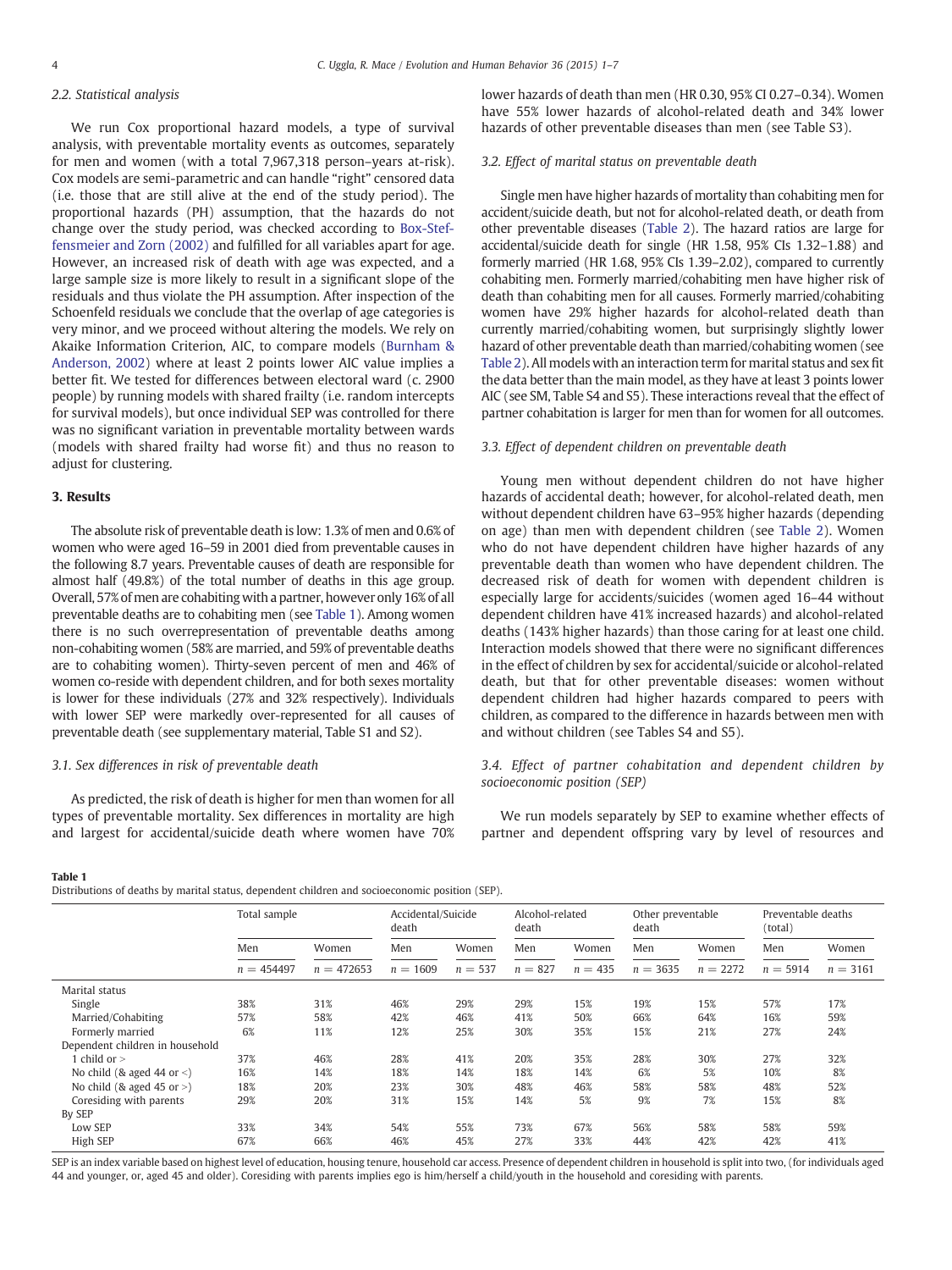#### <span id="page-4-0"></span>Table 2

Cox regressions for preventable death outcomes.

|                                   | Accidental death/suicide |                  | Alcohol-related death |                                                          | Other preventable death |                  | Preventable deaths total |                  |  |
|-----------------------------------|--------------------------|------------------|-----------------------|----------------------------------------------------------|-------------------------|------------------|--------------------------|------------------|--|
|                                   | Men                      | Women<br>Men     |                       | Women                                                    | Men                     | Women            | Men                      | Women            |  |
|                                   | HR (95% CI)              | HR (95% CI)      | HR (95% CI)           | HR (95% CI)                                              | HR (95% CI)             | HR (95% CI)      | HR (95% CI)              | HR (95% CI)      |  |
| Marital status                    |                          |                  |                       |                                                          |                         |                  |                          |                  |  |
| Married/Cohabiting                | 1.00                     | 1.00             | 1.00                  | 1.00                                                     | 1.00                    | 1.00             | 1.00                     | 1.00             |  |
| Single                            | 1.58 (1.32. 1.88)        | 1.17(0.87, 1.58) | 1.05(0.84, 1.32)      | 0.84(0.60, 1.18)                                         | 1.01(0.90, 1.14)        | 0.97(0.83, 1.14) | 1.10(1.01, 1.21)         | 0.96(0.84, 1.10) |  |
| Formerly married                  | 1.68 (1.39, 2.02)        | 1.65(1.30, 2.11) | 1.80(1.48, 2.21)      | 1.29(1.01, 1.65)                                         | 1.12(1.00, 1.24)        | 0.89(0.79, 0.99) | 1.32(1.21, 1.43)         | 1.02(0.93, 1.13) |  |
| Dependent children                |                          |                  |                       |                                                          |                         |                  |                          |                  |  |
| in household                      |                          |                  |                       |                                                          |                         |                  |                          |                  |  |
| 1 child or $>$                    | 1.00                     | 1.00             | 1.00                  | 1.00                                                     | 1.00                    | 1.00             | 1.00                     | 1.00             |  |
| No child ( $\&$ aged 44 or $\&$ ) | 1.03 (0.86, 1.24)        | 1.41(1.06, 1.89) | 1.63(1.25, 2.14)      | 2.43 (1.76, 3.37)                                        | 1.19(0.99, 1.42)        | 1.28(1.03, 1.59) | 1.27(1.13, 1.42)         | .54 (1.32, 1.80) |  |
| No child ( $\&$ aged 45 or $>$ )  | 1.29 (1.06, 1.58)        | 1.51(1.11, 2.07) | 1.95(1.53, 2.47)      | 1.94 (1.44, 2.62)                                        | 1.23(1.03, 1.46)        | 1.86(1.48, 2.34) | 1.28(1.19.1.39)          | .30(1.17, 1.45)  |  |
| Coresiding with parents           | 0.86(0.69, 1.07)         | 1.32(0.90, 1.95) |                       | $2.07(1.54, 2.80)$ $2.05(1.21, 3.47)$ $1.17(1.07, 1.28)$ |                         | 1.18(1.05, 1.34) | 1.27(1.12, 1.43)         | .82 (1.51, 2.19) |  |

Models control for age, economic activity, highest level of education, housing tenure, household car access, community background (Catholic, Protestant, none), and residence (Belfast, Derry, small town, rural. Presence of dependent children in household is split into two, as some children of older individuals could have moved out (i.e., no children in household (for individuals aged 44 and younger, or aged 45 and older). Coresiding with parents implies ego is him/herself a child/youth in the household and coresiding with parents. HR = hazard ratios, CI = confidence intervals.  $n = 454497$  for men and  $n = 472653$  for women.

education. A low SEP is strongly correlated to a faster life history pace, higher mortality and more health neglect and risk-taking behaviour. It is therefore likely that any effects of partner or dependent children might interact with SEP. Because running separate models by SEP limits sample size, we examine accidental deaths and alcohol-related deaths combined. The AIC comparisons for SEP interactions can be found in the Supplementary material (Tables S6 and S7). Being single (compared to cohabiting) is associated with a larger hazard of accidental/suicide/alcohol death among low SEP men, than among high SEP men (Table 3). In other words, men with low access to resources have a higher relative disadvantage of not cohabiting than better off men as compared to their cohabiting peers. For other preventable causes of death, there are no significant differences between single and cohabiting men for either high SEP or low SEP. Among women, there is no difference in the effect of partner cohabitation among either high or low SEP individuals (Table 3, SI S6 and S7). Low SEP men with no dependent children have greater hazards of accidental/suicide/alcohol death compared to peers with children, than do high SEP men with no dependent children. Women who do not have dependent children have higher hazards of accidental/suicide/alcohol death regardless of SEP, but for other preventable diseases only low SEP women without children have higher mortality hazards (Table 3).

# 4. Discussion

# 4.1. Main findings

We find that cohabitation with partner and dependent children overall decrease preventable mortality risks but that these effects vary by sex, SEP and between different types of preventable death. Our findings, based on nearly every adult in Northern Ireland, are novel as they concern outcomes related both to risk-taking and health neglect, and test heterogeneity of effects by sex and SEP. Effects are mostly in the predicted directions. The largest sex differences as well as the largest protective effects of partner cohabitation are for accidental or suicide death. This category of deaths is instantaneous and limits doubt about time lags from behaviour to death. That not having a cohabiting partner was associated with a higher increased risk of death for men than women is in line with the prediction that men act in ways that incur higher mortality risks when searching for a partner. It confirms some previous findings (e.g. [Kposowa, 2000\)](#page-6-0) but is here extended for multiple preventable mortality outcomes. Dependent children in the household had as expected protective effects on all preventable mortality outcomes for women, but for men effects varied depending on the mortality outcome: young men without dependent children had higher risks for alcohol-related deaths, but

### Table 3

Cox regressions for preventable death outcomes by socioeconomic position (SEP).

|                                  |                   | Accidental, suicide or alcohol-related death |                   |                                                          | Other preventable death                                  |                   |                  |                                       |  |
|----------------------------------|-------------------|----------------------------------------------|-------------------|----------------------------------------------------------|----------------------------------------------------------|-------------------|------------------|---------------------------------------|--|
|                                  | Men               |                                              | Women             |                                                          | Men                                                      |                   | Women            |                                       |  |
|                                  | Low SEP           | High SEP                                     | Low SEP           | High SEP<br>Low SEP                                      |                                                          | High SEP          | Low SEP          | High SEP                              |  |
|                                  | HR (95% CI)       | HR (95% CI)                                  | HR (95% CI)       | HR (95% CI)                                              | HR (95% CI)                                              | HR (95% CI)       | HR (95% CI)      | HR (95% CI)                           |  |
| Marital status                   |                   |                                              |                   |                                                          |                                                          |                   |                  |                                       |  |
| Married/Cohabiting               | 1.00              | 1.00                                         | 1.00              | 1.00                                                     | 1.00                                                     | 1.00              | 1.00             | 1.00                                  |  |
| Single                           | 1.57 (1.33, 1.86) | 1.35(1.04, 1.76)                             | 1.08(0.83, 1.42)  | 1.25(0.83, 1.89)                                         | 1.09(0.95, 1.25)                                         | 0.98(0.78, 1.24)  | 1.01(0.84, 1.22) | 1.01(0.75, 1.37)                      |  |
| Formerly married                 | 2.06 (1.76, 2.41) | 1.82(1.37, 2.41)                             | 1.64(1.35, 2.00)  |                                                          | $1.56(1.10, 2.21)$ $1.18(1.04, 1.33)$ $1.10(0.88, 1.37)$ |                   | 0.89(0.78, 1.02) | 1.05(0.84, 1.32)                      |  |
| Dependent children in            |                   |                                              |                   |                                                          |                                                          |                   |                  |                                       |  |
| household                        |                   |                                              |                   |                                                          |                                                          |                   |                  |                                       |  |
| 1 child or $>$                   | 1.00              | 1.00                                         | 1.00              | 1.00                                                     | 1.00                                                     | 1.00              | 1.00             | 1.00                                  |  |
| No child (& aged 44 or $\lt$ )   | 1.37 (1.12, 1.68) | 1.04(0.81, 1.34)                             | 2.08(1.56, 2.70)  |                                                          | $1.67(1.15, 2.41)$ $1.36(1.07, 1.72)$                    | 1.04(0.78, 1.39)  | 1.64(1.23, 2.19) | 1.04(0.75, 1.45)                      |  |
| No child ( $\&$ aged 45 or $>$ ) | 1.60(1.31, 1.96)  | 1.46(1.15, 1.84)                             | 1.84 (1.39, 2.43) | 1,45(1,03, 2,06)                                         | $1,26(1,10,1.43)$ $1,10(0.97,1.25)$                      |                   | 1.22(1.03, 1.44) | 1.12(0.93, 1.34)                      |  |
| Coresiding with parents          | 1.18(0.94, 1.47)  | 1.07(0.78, 1.48)                             |                   | $1.26(0.81, 1.95)$ $1.51(0.89, 2.55)$ $1.17(0.94, 1.46)$ |                                                          | 1.36 (0.99, 1.86) |                  | $1.54(1.13, 2.10)$ $2.11(1.44, 3.10)$ |  |

Models control for age, economic activity, SEP index\*, community background (Catholic, Protestant, other/none), and residence (Belfast, Derry, small town, rural). Coresiding with parents implies ego is him/herself a child in the household and coresiding with parents; SEP index is based on highest level of education, housing tenure, and household car access.  $HR =$  hazard ratios,  $CI =$  confidence intervals. n = 454497 for men and n = 472653 for women.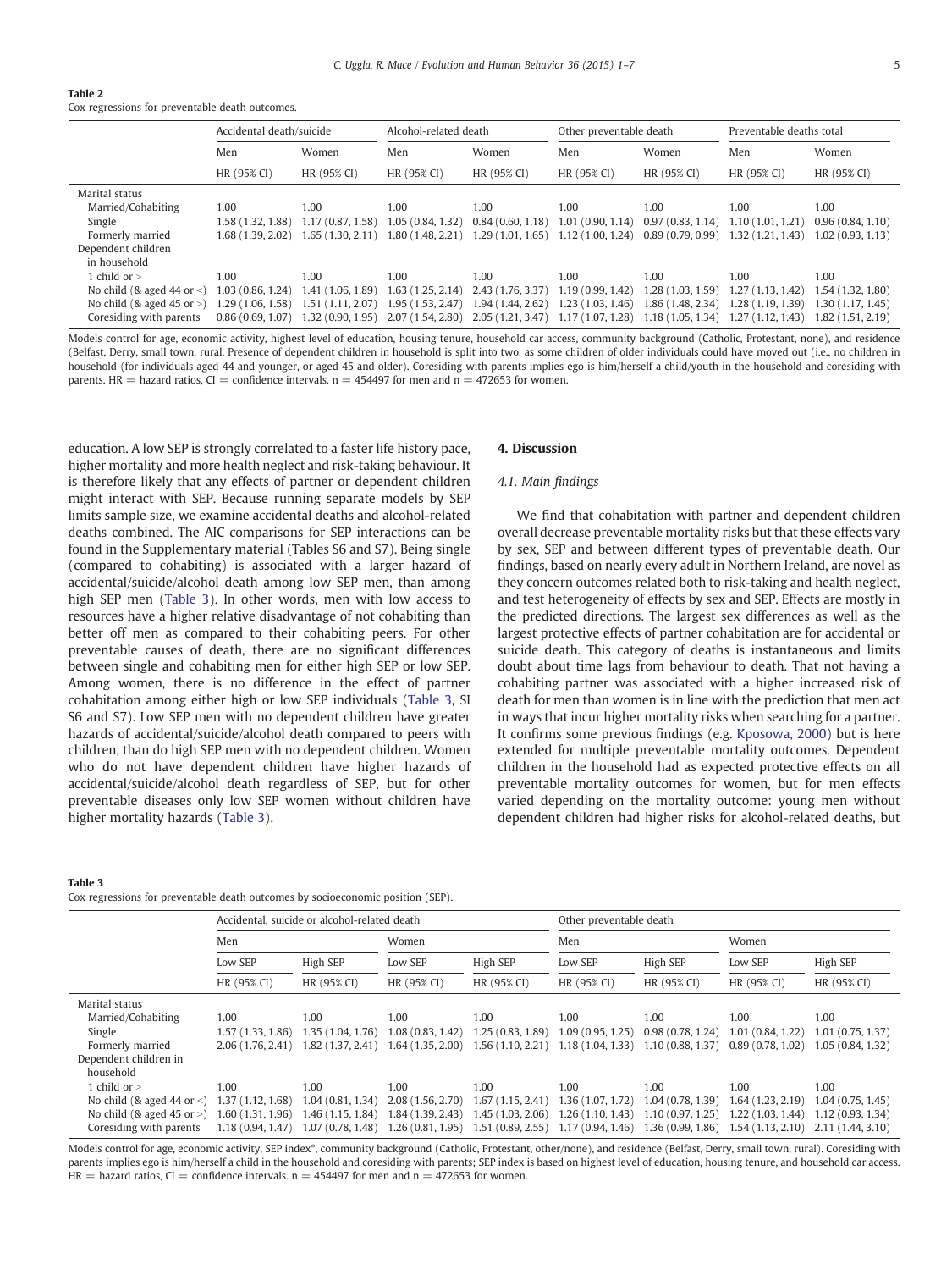<span id="page-5-0"></span>offspring had no effect on young men's hazard for accidents/suicides or other preventable diseases.

Among both men and women, low SEP individuals have higher protective benefits of caring for dependent offspring than high SEP individuals. Low SEP men also have higher comparative protective effects of having a cohabiting partner than high SEP men. This difference may be interpreted as individuals with low access to resources being more likely to compete for mates through health adverse behaviours, whereas high SEP individuals might compete for mates in ways that do not result in death e.g. through wealth. It is often assumed that it is a favourable strategy for men to engage in hazardous behaviours. This might only be true when undesirable outcomes are far off, sex ratio are skewed [\(Kokko & Jennions, 2008;](#page-6-0) [Schacht et al., 2014](#page-6-0)) or for a certain stratum of society where females favour such behaviour. In other (high SEP) strata the opposite, risk-averse, (e.g. investing in education) might be desirable behaviours. Our results confirm some previous findings showing a particular heightened risk of all-cause mortality with divorce ([Hemström,](#page-6-0) [1996\)](#page-6-0), and parity ([Kotler & Wingard, 1989\)](#page-6-0) among women with low SEP. It is also notable that the effect of marriage/cohabitation is actually stronger among low SEP men, even though poorer people tend to have weaker marital stability than those who are better off (O'[Connor, Pickering, Dunn, Golding, & Team, 1999](#page-6-0)). It is interesting to note that low SEP individuals, who are much more likely to favour early birth, face higher risk of death if not having a partner or delaying birth, than do high SEP individuals.

These results are noteworthy especially since it has been debated whether a trade-off between mating and parenting effort exists ([Stiver & Alonzo, 2009](#page-6-0)). In humans, investing in own health might increase both offspring's prospects and the individual's ability to attract mates. We are not explicitly testing whether such a trade-off exists but demonstrate that mating and parenting status is associated with mortality outcomes in the predicted directions, and that these effects are higher among low SEP individuals.

# 4.2. Reverse causality and alternative explanations

Despite using longitudinal data, many studies examining the effect of marital status and children on mortality might suffer from issues of reverse causality ([Cheung, 2000\)](#page-6-0). It is possible that single individuals are more likely to die from risky causes if they are on a life history trajectory that is associated with higher future discounting and means that they are less likely to form and maintain relationships. Such strategies might be shaped early in life well before the baseline of these studies. Our study is not exempt from this issue, but does include multiple outcomes and substantial socioeconomic controls, including an aspect of long-term illness in the "economic activity" variable, accounting somewhat for the possibility that healthier individuals might be more likely to be partnered/have children. Selection bias into marriage and protective effects of partner or children are not mutually exclusive, and it is possible that both processes contribute to some extent to the observed patterns. Ultimately, to establish causality data on health behaviour before and during marriage and entry to parenthood is needed.

There might also be various constraint-based explanations for lower risk of death when caring for children, if childcare limits opportunities to partake in hazardous behaviours that might otherwise pose a risk. Another possible causal pathway is that social support of a cohabiting partner might lead to higher probability of survival. Data on social support networks could shed light on whether individuals are being more cautious when in a relationship, or if effects are due to the behaviour of their partner ([Grundy & Kravdal,](#page-6-0) [2010\)](#page-6-0). Furthermore, grief after the death of a spouse might contribute to higher risk of death for formerly married individuals; there is some evidence that widowed men are more likely to increase alcohol consumption ([Eng, Kawachi, Fitzmaurice, & Rimm, 2005](#page-6-0)), and have higher impulsivity ([Stroebe, Schut, & Stroebe, 2007\)](#page-6-0) following the death of their partner.

# 4.3. Limitations

It is unfortunate that we cannot determine whether the dependent children are the individuals' biological children, especially because men are probably more likely to be co-residing with non-biological children of a new partner. This might in part explain why caring for offspring mattered more for women. A limitation of how the data were collected is that cohabitation status and presence of children in household are not necessarily the same at the time of death as when it was measured. It might be problematic that the co-variants are not time-varying if life history traits such as age at marriage and first birth vary with SEP. However, as we are measuring both instantaneous deaths and death from behaviours with longer time-lags, run analyses separately by SEP and have data on the entire adult population, we are fairly confident that this type of issue would not seriously affect our results.

# 4.4. Future directions

We have shown that there is substantial variation in risk of multiple preventable mortality outcomes with marital status and dependent children and discussed how the differences in magnitude of these effects might reflect different fitness costs and benefits individuals incur. The detail and scale of this database has enabled us focus on mortality closely linked to behaviour, such as accidental and alcohol-related death, and test how predictions vary by life history pace. Evolutionary theory can make important contributions to public health [\(Gibson & Lawson, 2014; Hill, 1993; Lawson & Uggla, 2014;](#page-6-0) [Nettle, 2010b; Pepper & Nettle, 2014](#page-6-0)) for example by providing ultimate explanations for socioeconomic determinants of health behaviours and outcomes. We have shown that life history theory can apply ultimate explanations to predict associations between mortality risk and mating and parenting status in a modern developed population. Future research should aim to test whether these effects are robust across different ecologies with varying norms related to gender roles, marriage and childrearing.

## Supplementary materials

Supplementary data to this article can be found online at [http://dx.](http://dx.doi.org/10.1016/j.evolhumbehav.2014.07.008) [doi.org/10.1016/j.evolhumbehav.2014.07.008](http://dx.doi.org/10.1016/j.evolhumbehav.2014.07.008).

# Acknowledgments

We thank David Lawson, Antonio Silva and two anonymous reviewers for critique and Michael Rosato for construction of the socioeconomic index. We acknowledge the help provided by the staff of the Northern Ireland Mortality Study (NIMS) Support Unit. The NIMS is funded by the Health and Social Care Research and Development Division of the Public Health Agency (HSC R&D Division) and NISRA. The NILS-RSU is funded by the Economic Social Research Council and the Northern Ireland Government. The authors alone are responsible for the interpretation of the data, and any views or opinions presented are solely those of the author and do not necessarily represent those of NIMS. Funding was provided by the ERC (grant AdG 249347) and the University College London Impact.

# References

Abraham, E., Hendler, T., Shapira-Lichter, I., Kanat-Maymon, Y., Zagoory-Sharon, O., & Feldman, R. (2014). Father's brain is sensitive to childcare experiences. Proceedings of the National Academy of Sciences, 111(27), 9671–9672, http://dx.doi.org/[10.1073/](http://dx.doi.org/10.1073/pnas.1402569111) [pnas.1402569111](http://dx.doi.org/10.1073/pnas.1402569111).